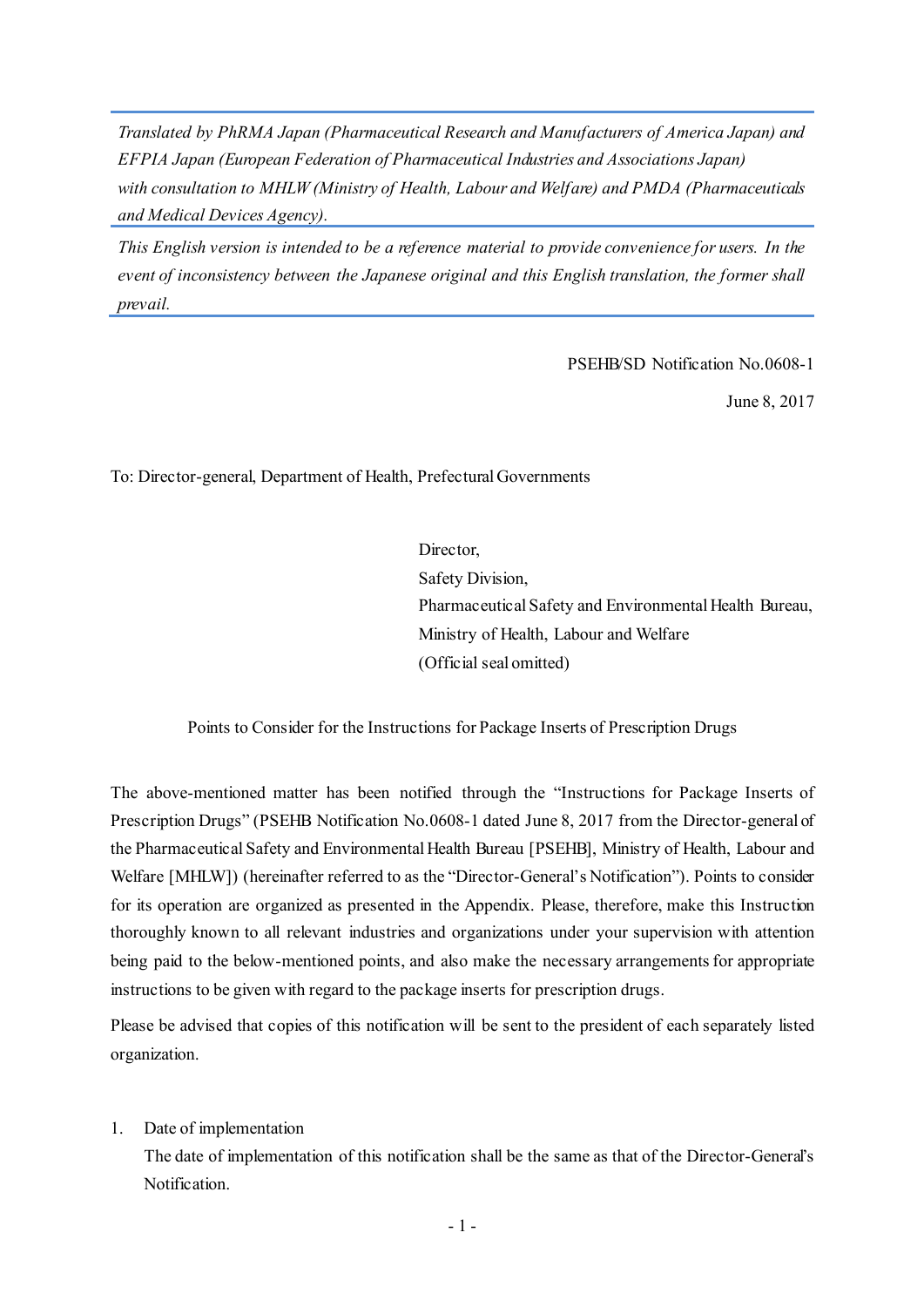- 2. Revision and repeal of existing notifications
	- (1) Repeal

The "Instructions for Package Inserts of Prescription Drugs" (PAB/SD Notification No. 59 dated April 25, 1997 from the Safety Division [SD], Pharmaceutical Affairs Bureau [PAB], Ministry of Health and Welfare [MHW]) (hereinafter referred to as the "Former Director's Notification") will be repealed and replaced with the contents herein.

(2) Revision

With the repeal of the Former Director's Notification "Instructions for Package Inserts of Prescription Drugs' (PAB/SD Notification No. 59 from the SD, PAB, MHW)" mentioned in Appendix 1 of the "Instructions for Package Inserts of Biological Products" (PMSB/SD Notification No. 0520004 from the Director of the SD, Pharmaceutical and Medical Safety Bureau [PMSB], [MHLW] dated May 20, 2003) will be amended to "'Points to Consider for Instructions for Package Inserts of Prescription Drugs' (PSEHB/SD Notification No.0608-1 from the Director, SD, PSEHB, MHLW)."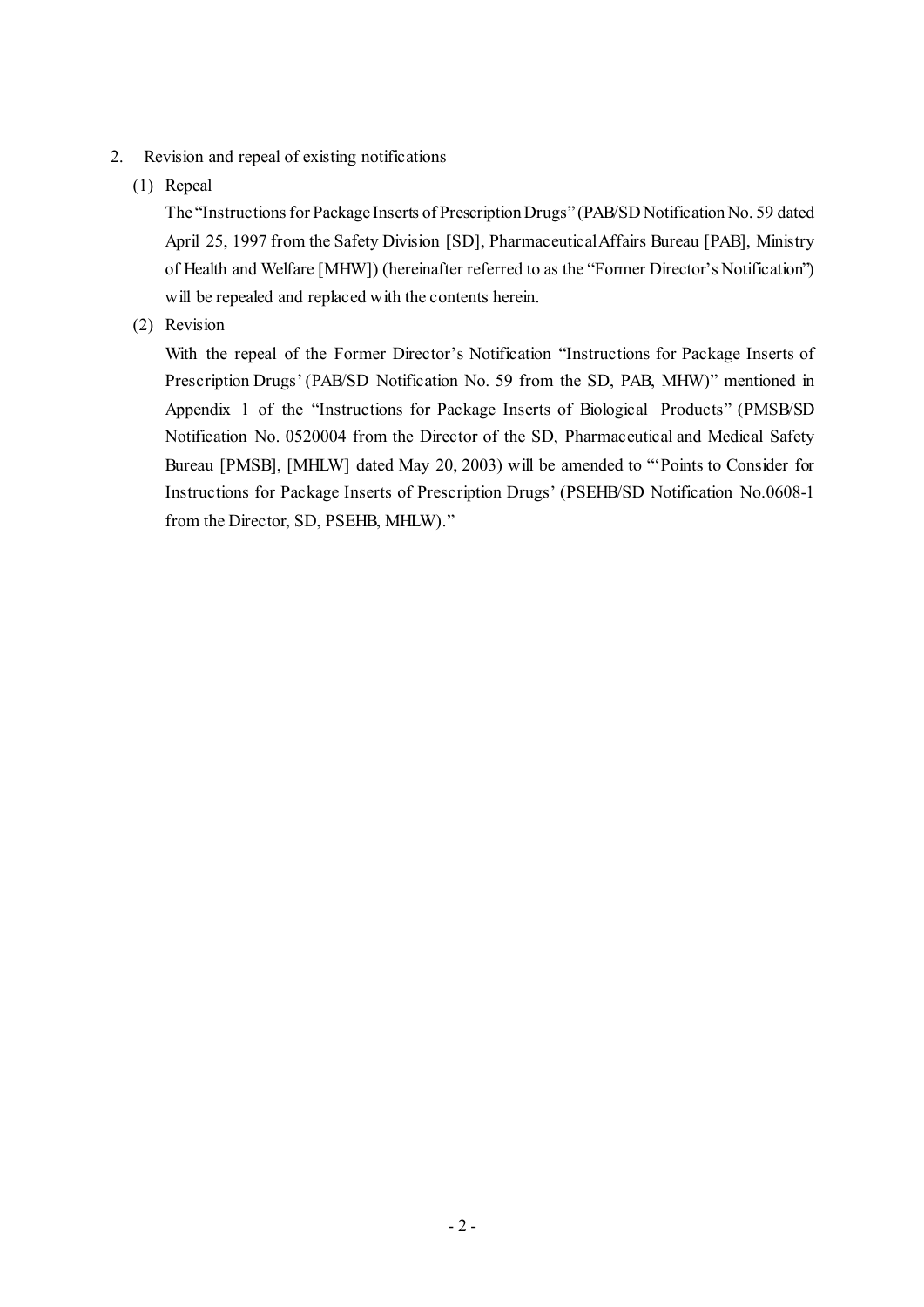Points to Consider for Instructions for Package Inserts of Prescription Drugs

## I. General Points to Consider for Drafting

- 1. Information in each section shall be written, in principle in an 8-point font so that the information can be clearly and easily understood. If the font size is reduced because of spatial considerations, it shall be at least a 6-point font. However, at least an 8-point font shall be used for the Sections from "1. WARNINGS" to "15. OTHER PRECAUTIONS" except for the Section "3. COMPOSITION AND PRODUCT DESCRIPTION" and information presented in tables and footnotes.
- 2. The format and specifications of the package inserts shall be, in principle, as follows using Appendix 1 as a reference:
	- (1) Specifications

A4 size paper

Generally up to four pages

A 1.7 cm left-hand margin shall be secured.

(2) Format

Drugs for which there are "1. WARNINGS", the package inserts shall be printed on a white sheet of paper with a red band on the corner of the upper right-hand side.

Other drugs: The package inserts shall be printed on a white sheet of paper.

- 3. In principle, the package insert shall be written using a Ming-style font and two-byte characters for Chinese characters, hiragana, and katakana, and one-byte characters for alphanumeric characters. However, a Gothic font should be used for important descriptions such as a section name to make them clearer than other descriptions. Red should not be used for letters, except for sections otherwise specified.
- 4. Unless otherwise specified, in general the heading shall use that which is indicated in the "Instruction for Package Inserts of Prescription Drugs (PSEB Notification No.0608-1 dated June 8, 2017 from the Director-General, PSEB, MHLW)" (hereinafter referred to as the "Director-General's Notification"). However, the Japanese notation for "効能又は効果" in the section title "4. INDICATIONS," and "5. PRECAUTIONS CONCERNING INDICATIONS,", as well as that for "用法及び用量" likewise in the section "6. DOSAGE AND ADMINISTRATION," and "7. PRECAUTIONS CONCERNING DOSAGE AND ADMINISTRATION" can be replaced with "効能効果" or "効能・効果", and "用法用量" or "用法・用量", respectively.
- 5. The section numbers listed in the Director-General's Notification shall be used. When lower-level sections are established, sections down to the third level such as "1.1.1" may be formed. If section numbers are needed further, parentheses such as "(1)" shall be utilized.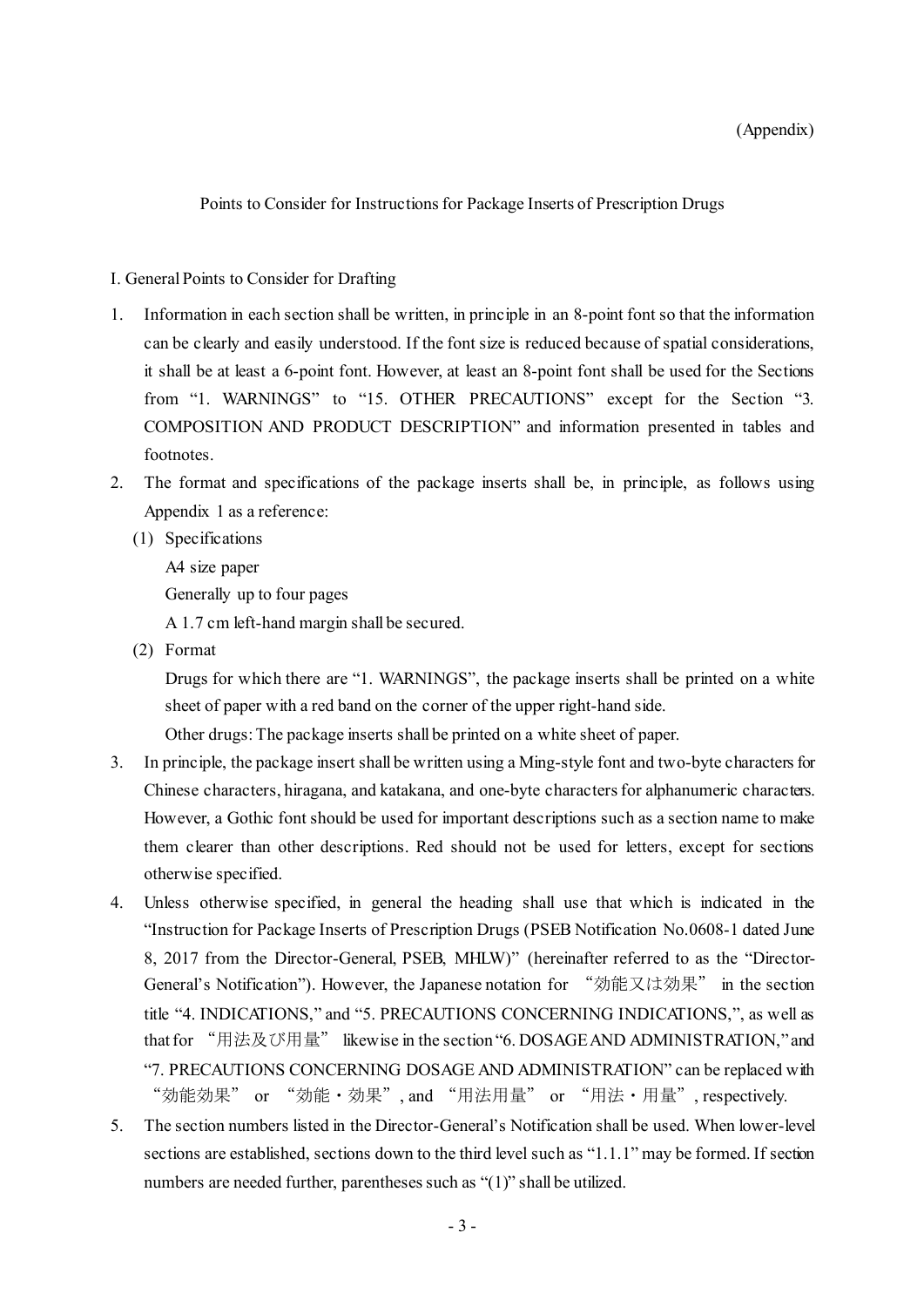- 6. When a related section is mentioned as a section that should be referred to, a section number shall be used, and it shall be stated at the end of the text, for example, "see the Section 1.1.1."
- 7. When the data comparison with other drugs is described, in principle, the non-proprietary names of comparator drugs shall be included. However, if the results of a bioequivalence study are described, the brand names of the reference drug or reference biological drug shall be included.
- 8. When the results of a bioequivalence study are described, they shall be included in the Section "16. PHARMACOKINETICS," "17. CLINICAL STUDIES," or "18. PHARMACOLOGY" according to endpoints for equivalence.
- II. Points to Consider for Each Section
- A. Date of Preparation or Revision (year/month)
	- (1) The dates of preparation or revision (year/month) followed by the version number in parentheses shall be included in the upper-left corner of the package inserts.
	- (2) Revisions shall be made in the following manner when items that will have a major effect on the use of the drug are revised.
		- [1] The preparation date (year/month) or the revision date (year/month) shall be displayed for two consecutive revisions, and when a new revision date (year/month) is entered, the revision date (year/month) before the previous revision, shall be deleted (the preparation date at the time of the second revision), and the new revision date (year/month) shall be added to the previous revision date (year/month). In addition, it shall be made clear whether the revisions are for the current revision or the previous revision.
		- [2] The part that is revised shall be marked by an asterisk (\*) before the applicable section number. In addition to clarifying the location of a revision, the corresponding revision date (year/month) and version number shall be indicated with the same symbol. When the lowerlevel sections are entirely revised, an asterisk "\*" shall be attached to the one upper-level section. In the second or subsequent revisions, revised information shall be identified with "\*\*" for the current revision and "\*" for the previous revision.
		- [3] When a revision results from the release of reexamination or reevaluation results or changes in the indications or dosage and administration, in the parentheses after the date of revision (year/month), "Reexamination Results" or "Reevaluation Results," "Change in the Indications," "Change in the Dose," or "Change in the Administration" shall be stated following the version number.
- B. Standard Commodity Classification Number of Japan Under the heading of the "Standard Commodity Classification Number of Japan", the numbershall be clearly indicated, enclosed in a box on the upper-right side of the package inserts.
- C. Approval Number, Date of Initial Marketing in Japan
	- (1) Under the heading of the "Approval Number", the number shall be clearly indicated, enclosed in a box and entered below the "Standard Commodity Classification No. of Japan" as a rule.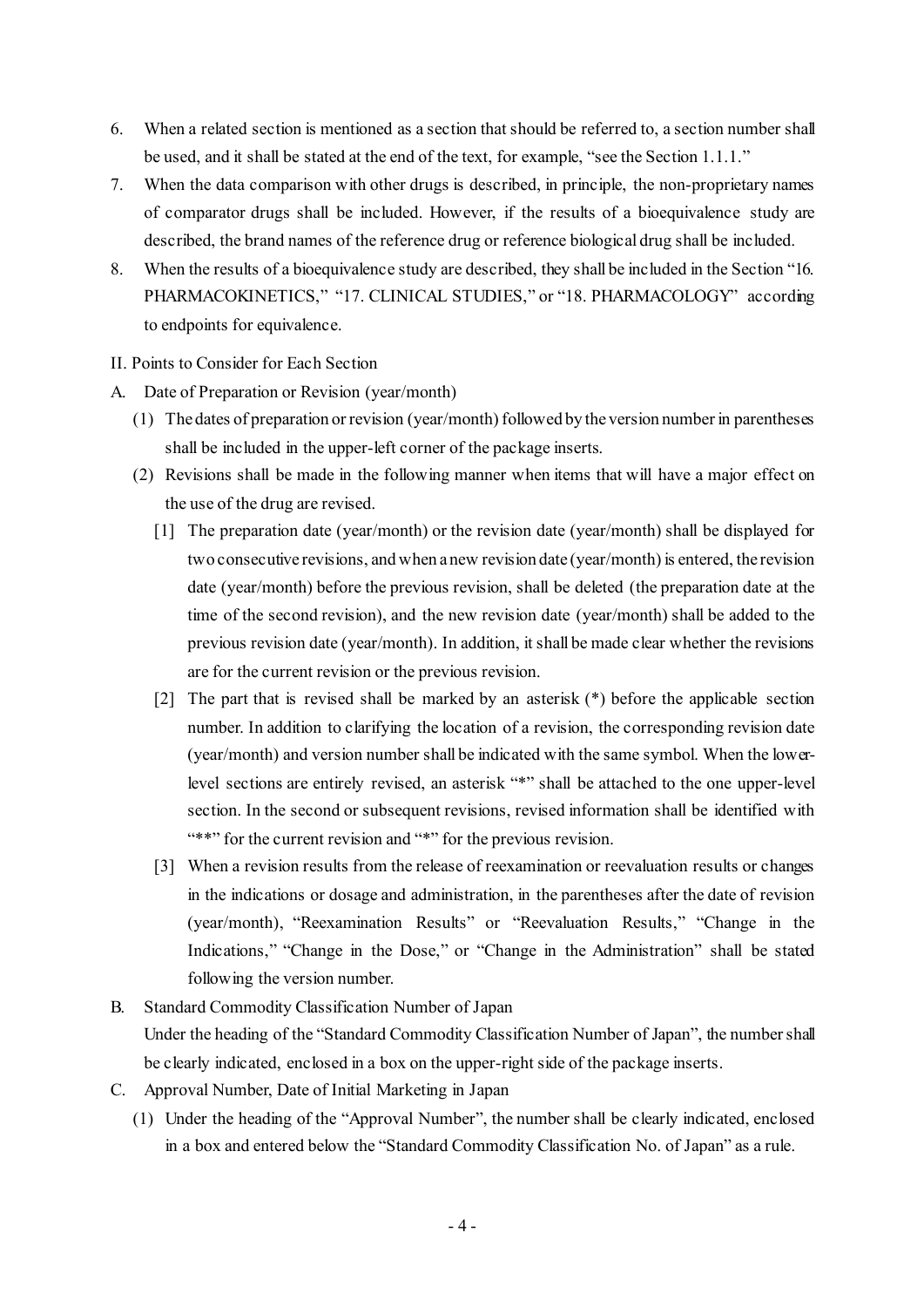- (2) When indicating the date of initial marketing in Japan (year/month), the heading for the date of initial marketing in Japan (year/month) shall be shortened to "Initial Marketing in Japan," enclosed in a box and entered below the "Approval Number."
- D. Storage, Shelf Life

Subsections shall be added for "Storage" and "Shelf Life" and presented below the "Date of Preparation or Revision (year/month)."

- E. Therapeutic Category
	- (1) Consideration shall be paid to drugs that are classified into the same therapeutic category so that their classification names are consistent.
	- (2) It is, in principle, unnecessary to provide the characteristics of the drug product. However, this is not applicable to cases where it is necessary to differentiate drugs with different indications or dosage and administration by the therapeutic category name for promoting their appropriate use.
- F. Regulatory Classification
	- (1) Drugs subject to the regulatory classification shall be those specified as follows: Poisonous drugs and powerful drugs in Article 44, Paragraphs 1 and 2 of the Act on Securing Quality, Efficacy and Safety of Pharmaceuticals, Medical Devices, Regenerative and Cellular Therapy Products, Gene Therapy Products, and Cosmetics (Law No. 145 in 1960; hereinafter referred to as the "PMD Act"); narcotics and psychotropic drugs in Article 2, Items 1 and 6 of the Narcotics and Psychotropics Control Law (Law No. 14 in 1953); stimulants and stimulant raw materials in Article 2, Paragraphs 1 and 5 of the Stimulants Control Law (Law No. 252 in 1945); habitforming drugs in Article 50, Item 11 of the PMD Act; special approval drugs in Article 14-3, Paragraph 1 of the PMD Act; and prescription drugs in Article 49, Paragraph 1 of the PMD Act.
	- (2) The complete name that indicates the regulatory classification shall be entered above or on the left-hand side of the brand name.
	- (3) For psychotropic drugs, subcategories of Class 1, 2, or 3 psychotropic drugs shall be included in parentheses after "Regulatory Classification" in accordance with the Cabinet Order to designate narcotics, raw material plants of narcotics, psychotropic drugs and raw materials of narcotics and psychotropic drugs (Cabinet Order No. 238 in 1990).
	- (4) For habit-forming drugs, specially approved pharmaceuticals, or prescription-only drugs, notes for each piece of information shall be provided as follows: For habit-forming drugs, "Caution - The drug may form habits"; for specially approved pharmaceuticals, "Caution - Specially approved pharmaceutical"; and for prescription-only drugs, "Caution - Use it under a prescription of a physician, etc."
- G. Name of Product

The names shall be included in the following order:

(1) Non-proprietary name and then the standard name or the name stipulated in the Japanese Pharmacopoeia (JP)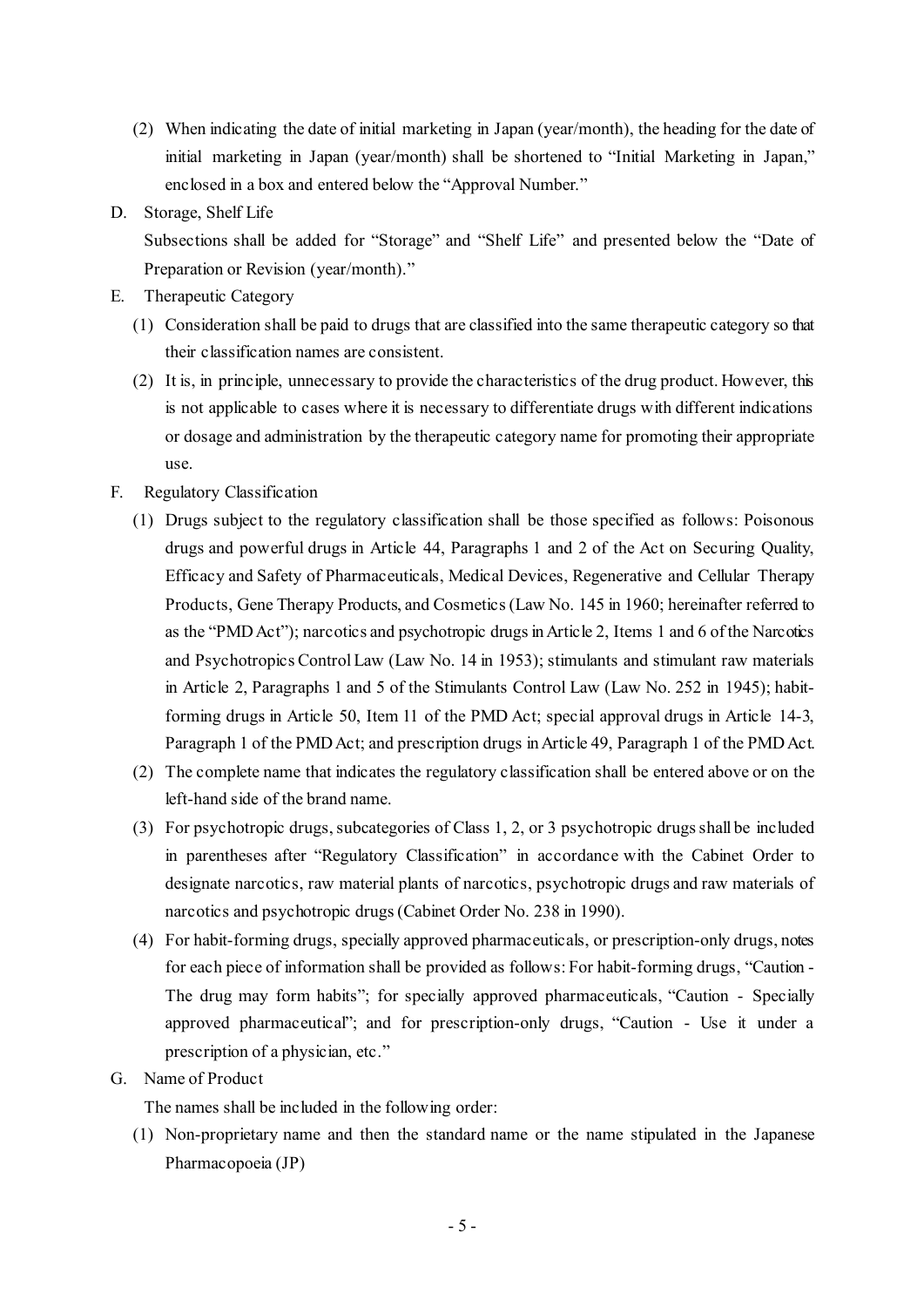(2) Brand name

1. WARNINGS

Information shall be written in red, including the heading, and enclosed within a red box, using a Gothic font.

- 2. CONTRAINDICATIONS (This drug is contraindicated to the following patients.) Information including the heading shall be enclosed within a red box; however, the text shall not be written in red.
- 3. COMPOSITION AND PRODUCT DESCRIPTION
	- (1) "3.1 Composition"
		- [1] The information shall be described for each brand name in a table format and include the name of the active ingredient (s) (if the active ingredient has a non-proprietary name, then that non-proprietary name should be stated) and the quantity (if the active ingredient is unclear, then its physicochemical property and a summary of the manufacturing method should be stated) in a standard amount of the product (for dosage forms such as tablets, which can be counted, a fixed number of units should be stated, and for other dosage forms, a fixed weight or amount should be stated).
		- [2] For drug excipients, in principle, all ingredients, except for those listed in Appendix 2, shall be described. They shall be listed in reference to the "Implementation of the 'Voluntary agreement on listing drug additives'" (PMSB/SD Notification No. 0409001 and PMSB/CND Notification No. 0409001 dated April 9, 2002 jointly issued by the Directors of SD and Compliance and Narcotics Division [CND], PMSB, MHLW).
	- (2) "3.2 Product Description"
		- [1] The information shall be described for each brand name in a table format.
		- [2] Products that needs to be described as sterile include ophthalmic solutions ophthalmic ointments, and individual products that are required to be sterile at approval.

# 4. INDICATIONS

(No points to consider)

5. PRECAUTIONS CONCERNING INDICATIONS

Precautions for clarifying the scope of indications approved, such as tests and diagnostic criteria necessary for patient selection, shall be included in this section.

6. DOSAGE AND ADMINISTRATION

When it is necessary to separately describe dosage and administration according to indications, titration, and dosage form, etc., information shall be described in an easy-to-understand manner such as in table format.

7. PRECAUTIONS CONCERNING DOSAGE AND ADMINISTRATION

When a drug requires adjustments within the range of increases and decreases as appropriate but out of the scope of the usual dosage and administration, information shall be included in this section.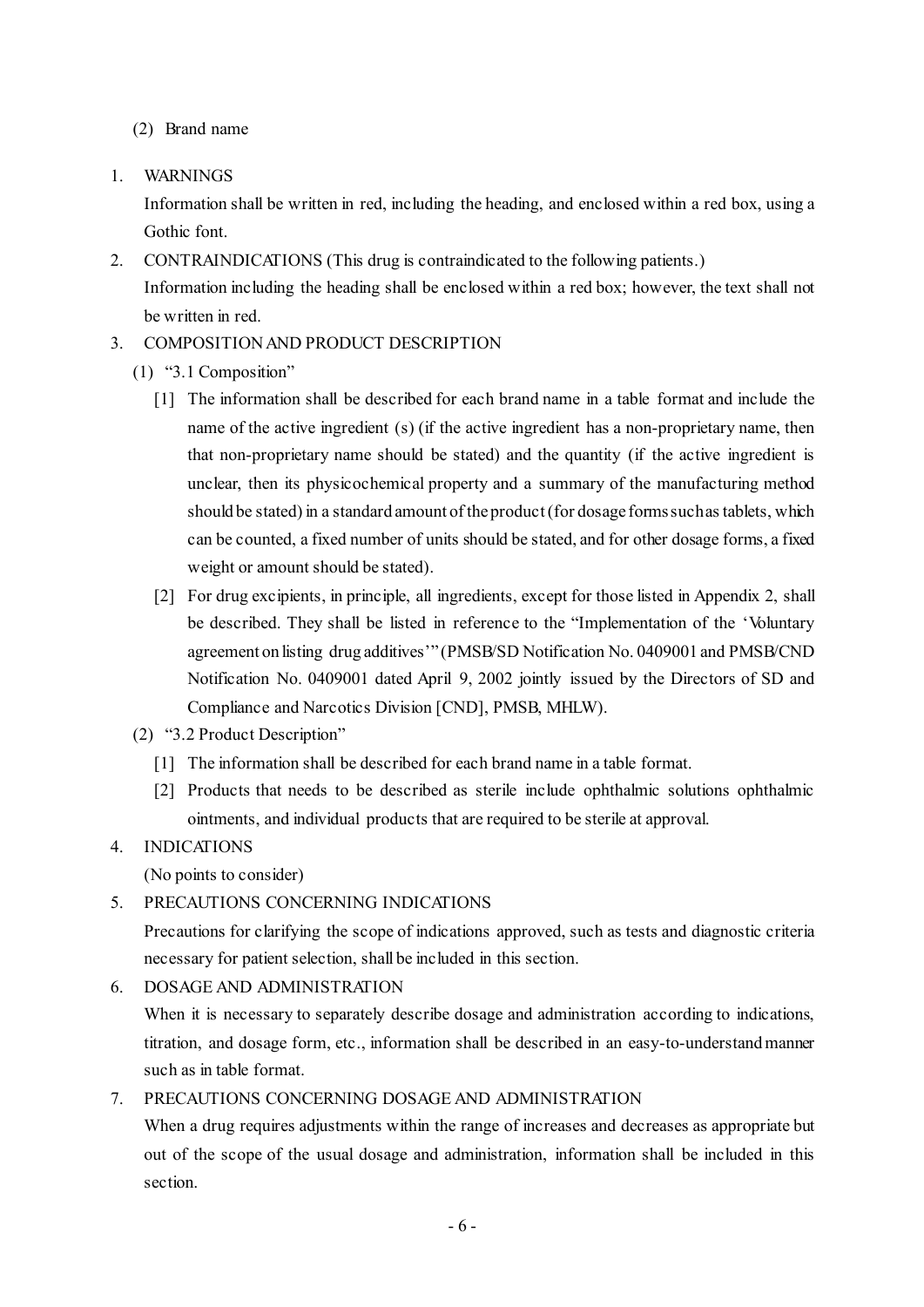## 8. IMPORTANT PRECAUTIONS

(No points to consider)

- 9. PRECAUTIONS CONCERNING PATIENTS WITH SPECIFIC BACKGROUNDS
	- (1) Information in the Section "9.1 Patients with Complication or History of Diseases, etc." shall be described by adding an appropriate section, "9.1.1 Patients with XX," according to complications, past history, family history, genetic predispositions, and other relevant factors.
	- (2) When describing information in the Section "9.2 Patients with Renal Impairment," specific parameters such as creatinine clearance and estimated glomerular filtration rate (eGFR) shall be used for the severity of renal impairment to the extent possible.
	- (3) When describing information in the Section "9.3 Patients with Hepatic Impairment," specific parameters such as Child-Pugh classification shall be used for the severity of hepatic impairment to the extent possible.
	- (4) When stating that "this drug should not be administered" and "women should be instructed to avoid breastfeeding" as precautions related to the Sections "9.5 Pregnant Women" and "9.6 Breast-feeding Women," they shall be described while fully considering clinical effects such as exposure to fetuses or lactating babies (particularly for a topical formulation), clinical use experience, and the availability of alternative drugs.
	- (5) When providing information in the Section "9.7 Pediatric Use," the approximate age range of newborns, babies, infants, or children means as mentioned below. However, if the specific age is clear, "less than X years old," "X years old or older, less than X years old" shall be also indicated. It is also acceptable to use age categories other than:
		- [1] Newborns are aged less than 4 weeks.
		- [2] Babies are aged 4 weeks to less than 1 year.
		- [3] Infants are aged 1 to less than 7 years.
		- [4] Children are aged 7 to less than 15 years.
	- (6) When describing information in the Section "9.8 Geriatric Use," the approximate age of the elderly shall be defined as 65 years or older, and as necessary, information on the age group of 75 years or older shall be also included. However, if the specific age is clear, "X years old or older" shall be also indicated. It is also acceptable to use age groups other than this.
	- (7) When describing information in the Sections "9.2 Patients with Renal Impairment," "9.3 Patients with Hepatic Impairment," and "9.7 Pediatric Use," if risks are assumed but there are no sufficient data on them because the applicable patients were excluded from clinical studies, such a fact shall be stated.
	- (8) When describing information in the Sections "9.5 Pregnant Women" and "9.6 Breast-feeding Women," if data from clinical use experience, epidemiological surveys, or other relevant sources are clinically beneficial, they shall be provided as information on appropriate use.
- 10. INTERACTIONS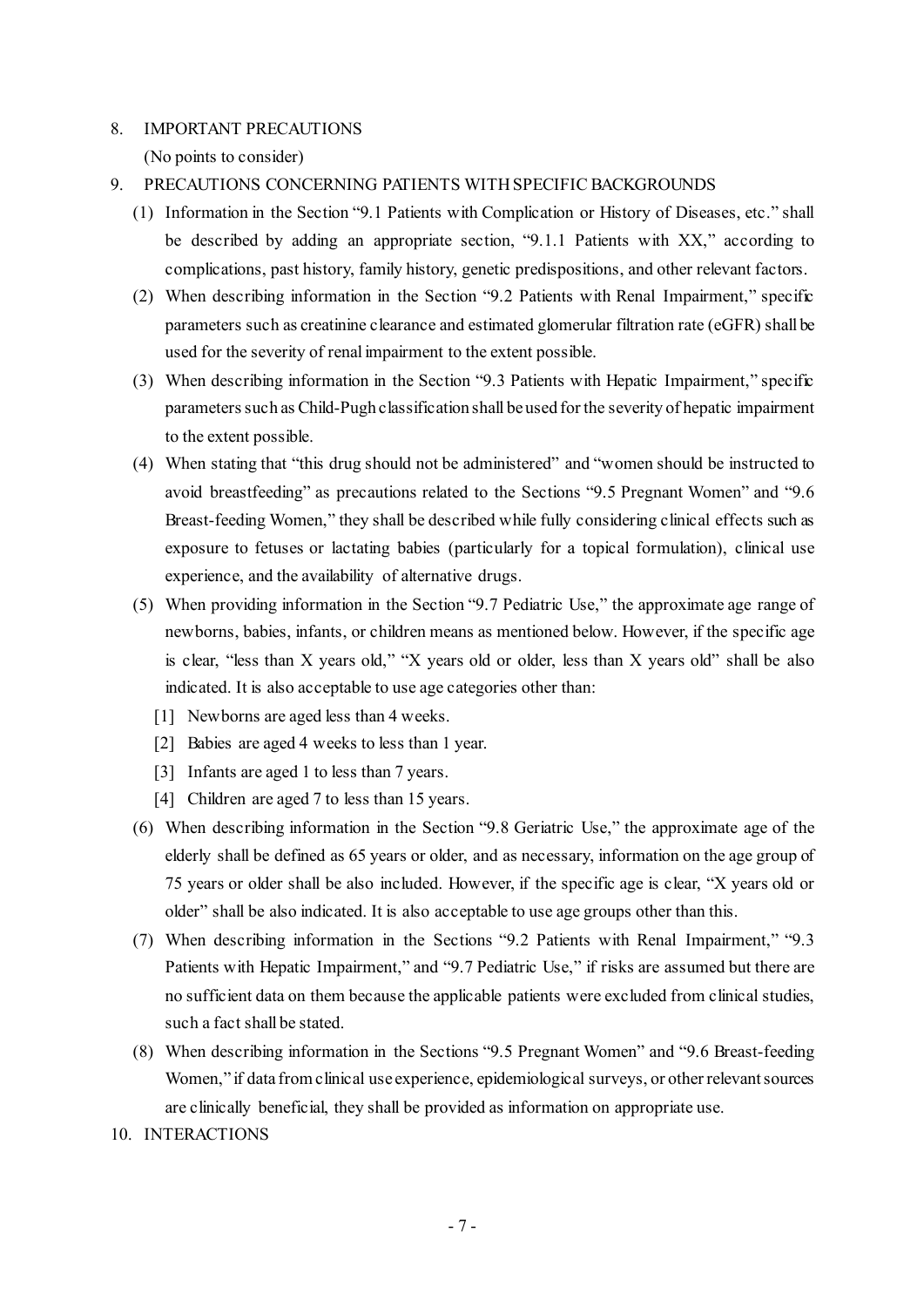- (1) Information shall be presented in a manner that makes it as easily understandable as possible such as in table format. Precautions for co-administration can be provided in a descriptive manner depending on cases.
- (2) The Section "10. Contraindications for Co-administration (Do not co-administer with the following.)" shall be entered into a table with a red frame, but the text shall not be written in red.
- (3) When indicating the names of drugs, names of bio-similar products shall be represented by the non-proprietary name of the reference biological product as "XXXX product"
- 11. ADVERSE REACTIONS
- (1) For the frequency of adverse reactions, in principle, the incidence shall be indicated as a percentage to one decimal place, and if the incidence is less than 0.1%, such a fact shall be stated on the basis of the results of pooled clinical studies to investigate efficacy and safety of the drug within the scope of approved indications and dosage and administration.
- (2) In cases of adverse reactions were accumulated from spontaneous reports and Post-marketing Surveillance, etc. and the frequency is unknown, "frequency unknown" shall be added. However, when clinical study data are quite limited for orphan drugs for example, and only when it is particularly useful to present the frequency of adverse reactions based on Postmarketing Surveillance, etc., the frequency shall be indicated by specifying the sources of references.
- (3) When adding the frequency of adverse reactions for generic drugs and bio-similar products, if there are results from clinical studies that were accurately and objectively conducted using the generic drugs or bio-similar products themselves, the frequency shall be described on the basis of the said results. When the frequency for the concerned generic drugs or bio-similar products is unknown, in principle, the frequency of the reference drug or reference biological product shall be included.
- (4) When clinically significant adverse reactions are known for similar drugs and the same caution may be necessary for the drug concerned, they shall be presented in the same manner as those that are known for the concerned drug without mentioning "similar drugs."
- (5) Information in the Section "11.2 Other Adverse Reactions" shall be provided in table format.
- (6) Precautions for infections associated with drugs shall be presented as specified for adverse reactions.

## 12. INFLUENCE ON LABORATORY TESTS

When the use of the drug causes apparent changes in laboratory data, conditions, effects, reasons, and other relevant matters associated with such changes shall be briefly described.

## 13. OVERDOSAGE

It shall not be necessary to present information in this section if there is no case of an intoxication symptom or a typical intoxication symptom is unknown.

14. PRECAUTIONS CONCERNING USE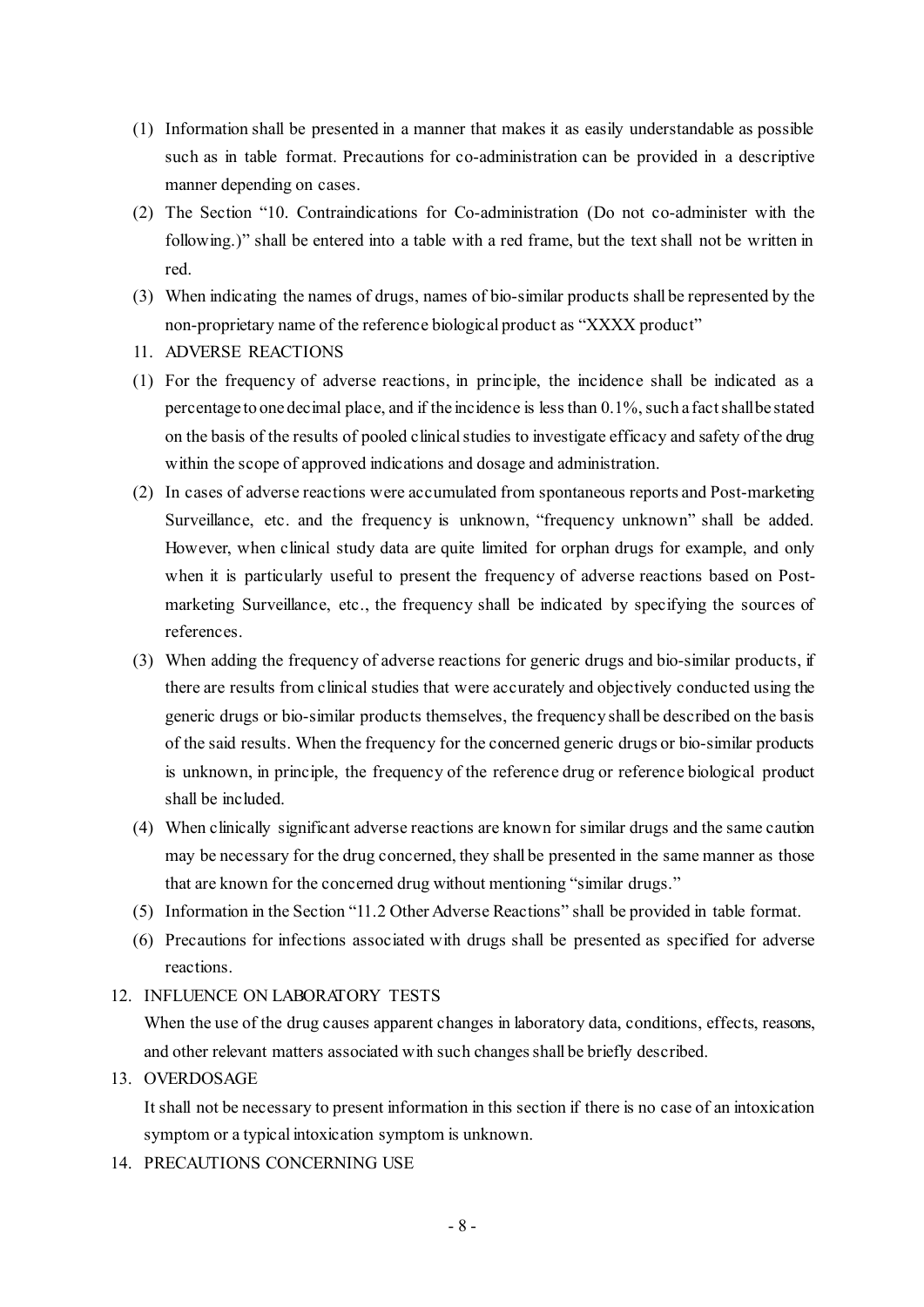- (1) "Precautions Concerning the Preparation of the Drug" shall include precautions when preparing the drug. The use of protectors (such as eyeglasses, gloves, and a mask) by persons preparing the drug for avoiding exposure shall be included in this section.
- (2) "Precautions Concerning Administration of the Drug" shall include precautions for the route of administration, dosage form, injection rate, site of administration, and other relevant matters.
- (3) "Precautions Concerning the Dispensing of the Drug" shall provide instructions to patients. Precautions for the storage of the drug by patients shall be included in this section.
- (4) When there are precautions when making a diagnosis for diagnostics, they shall be presented by adding a section "Precautions for diagnosis."
- 15. OTHER PRECAUTIONS
	- (1) When providing information in the Section "15.1 Information Based on Clinical Use," even if evaluation has not been established on data such as carcinogenicity and mortality, it shall be stated as objectively as possible preceded by a phrase that "it has been reported that…" on the basis of epidemiological studies, etc.
	- (2) Information in the Section "15.2 Information Based on Nonclinical Studies" shall be described while considering the safety margin as compared with clinical exposure.
- 16. PHARMACOKINETICS
	- (1) The pharmacokinetics shall be separated into those of healthy individuals and those of patients, and if necessary, a description of the condition of the patients shall be added. When data are from non-Japanese populations, such a fact shall be stated.
	- (2) When providing the results of a population analysis or simulation, such a fact shall be stated and they shall be differentiated from actual results.
	- (3) If the studied dosage and administration are different from those approved, such a fact shall be also mentioned as a note.

# 17. CLINICAL STUDIES

- (1) "17.1 Clinical Studies for Efficacy and Safety"
	- [1] Information shall be described by adding an appropriate section so that the positioning of studies (e.g., the phase of development and study design) can be understood.
	- [2] When the results from a global study or data from a non-Japanese population are provided, such a fact shall be clearly stated. For a global study, the number of Japanese subjects shall also be included.
	- [3] Safety results shall be described on the basis of adverse reactions or adverse events. However, it shall be specified whether the results are based on adverse reactions or adverse events.
- (2) "17.3 Others"

If results using dosage and administration that are different from those approved are described such a fact shall also be mentioned as a note.

18. PHARMACOLOGY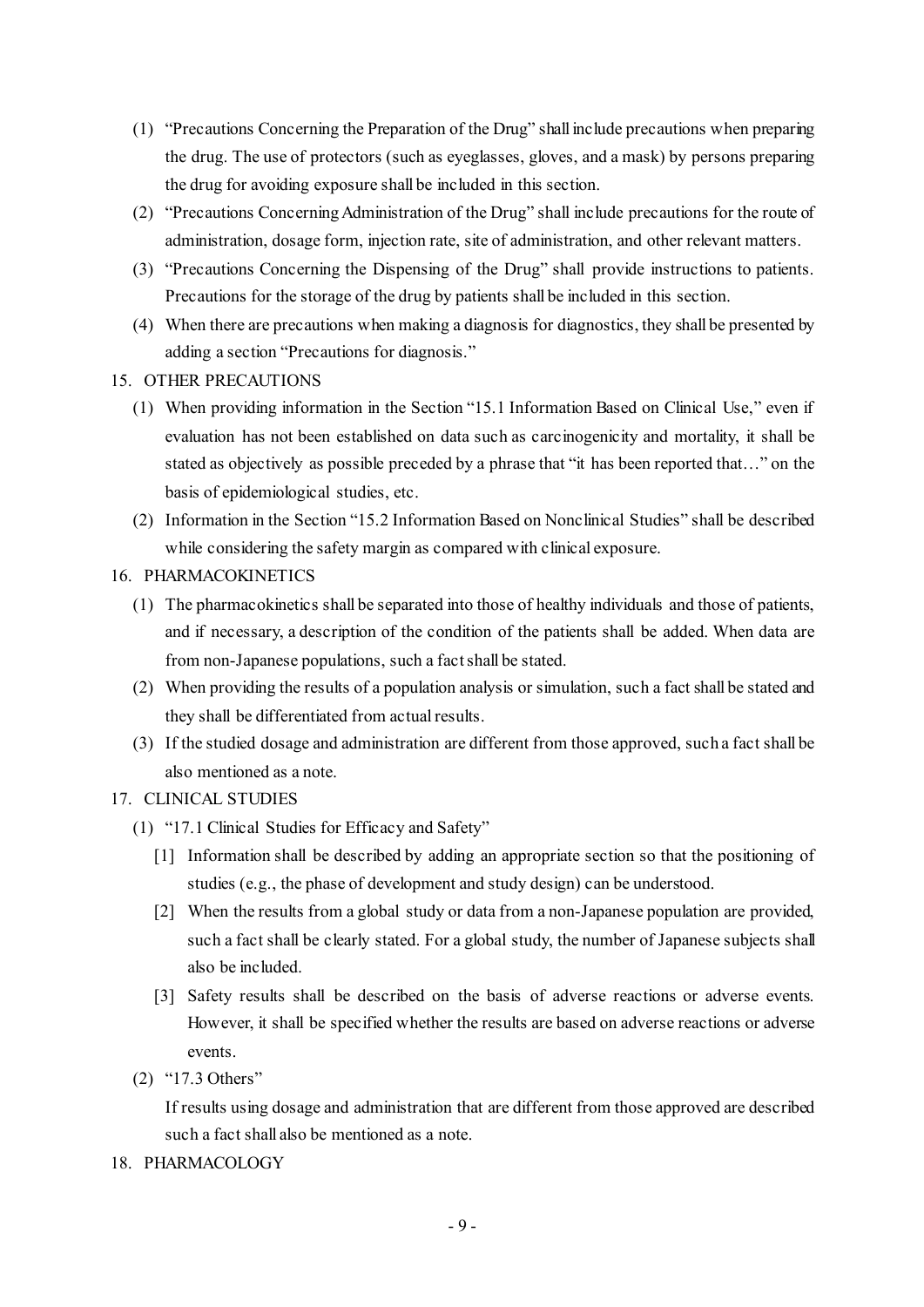- (1) For a combination drug, when explaining the pharmacological action of each active ingredient, expressions that give the impression that the drug can be used for indications other than the approved indications (or, in drugs exempt from approval, for indications outside the recognized medical and pharmaceutical range) shall not be used. For a combination drug, synergistic effects shall be included only when sufficiently objective data are available.
- (2) For diagnostics, the Section "18.1 Mechanism of Action" shall be replaced with "18.1 Measurement Method," and measurement principles supporting approved indications shall be described.

## 19. PHYSICOCHEMICAL PROPERTIES

A non-proprietary name shall be mentioned in Japanese followed by its English name in parentheses.

20. PRECAUTIONS FOR HANDLING

In addition to precautions for handling that are stipulated in the JP or the standards pursuant to the provisions of Article 42, Paragraph 12 of the PMD Act, regulations for drug management such as avoiding fire shall be described, if any.

- 21. APPROVAL CONDITIONS (No points to consider)
- 22. PACKAGING
	- (1) The packaging form such as an ampule, vial, syringe, bottle, or bag shall be included. The materials or characteristics of the container shall be, as necessary, described. If a desiccant is contained in the package, such a fact shall be stated.
	- (2) The packaging unit such as the number of products, weight, and volume per unit according to the packaging form shall be included. If the product is individually packed, such a fact shall be stated. For sheet packaging, the number of products per sheet and the number of sheets shall be clearly indicated.
	- (3) When describing information on tools and instruments, the number of gauges shall also be mentioned for an injection needle. When describing information on a solution, the volume and other information shall be indicated together.

# 23. REFERENCES

- (1) Parts quoted from the references shall have the reference number attached so that the reader can locate the reference.
- (2) The Vancouver style (the name of the author (s), name of the journal, year of publication, volume number, and the first to last pages) shall be used for listing references.
- (3) If in-house documents are cited, the details of the documents shall be described clearly and as concretely as possible to facilitate users' requests for literature. If a summary of approval application documents is published, the date of the corresponding approval and document number shall also be indicated.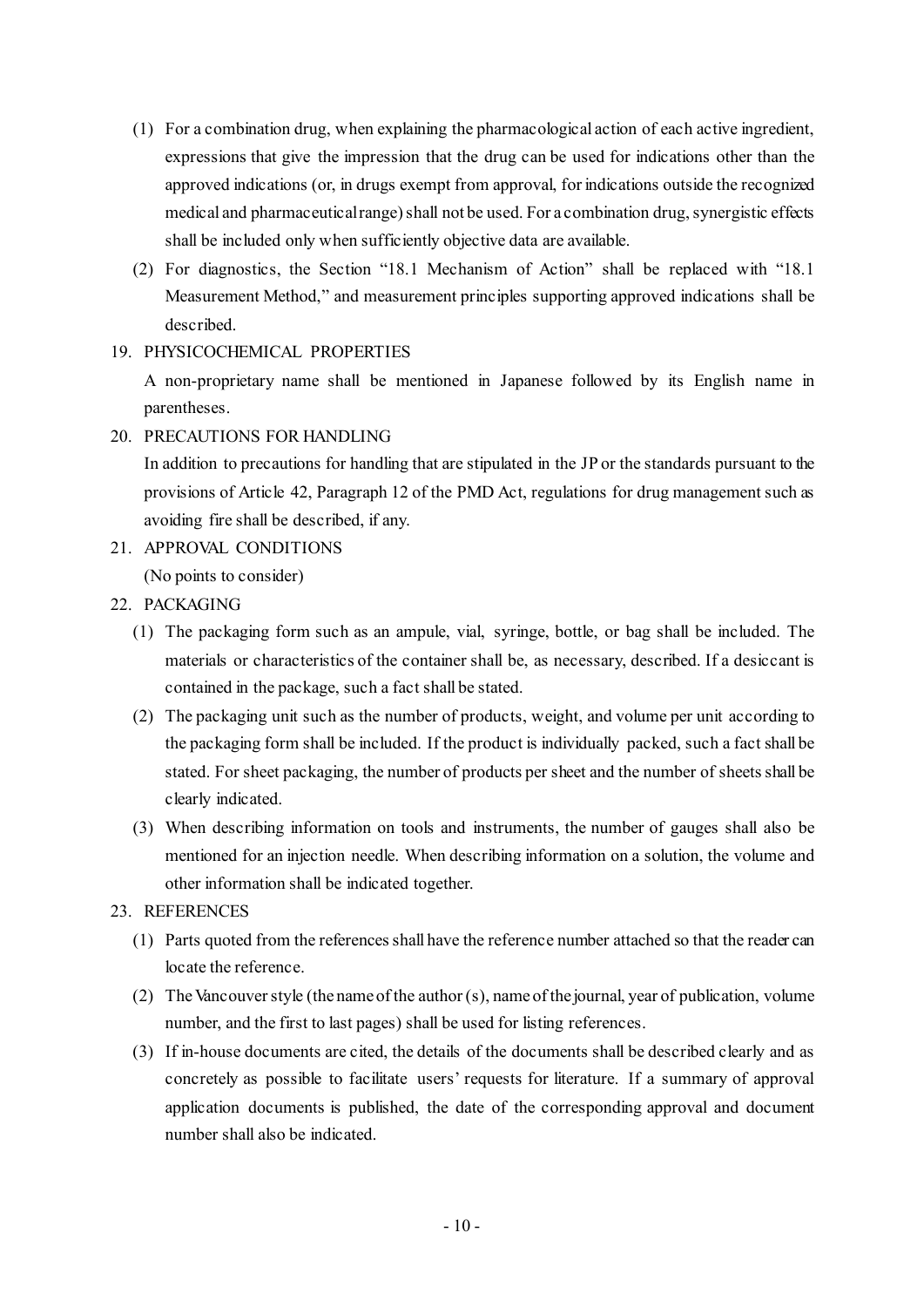- (4) For generic drugs and bio-similar products, the same published literature as that for their reference drugs and reference biological products shall be listed, as a rule. However, this is not applicable to the case where it is necessary to provide different information according to product differences.
- 24. REFERENCE REQUEST AND CONTACT INFORMATION (No points to consider)
- 25. PRECAUTION CONCERNING HEALTH INSURANCE BENEFITS (No points to consider)
- 26. MARKETING AUTHORIZATION HOLDER, etc.
	- (1) If the names of the distributor, licenser company, etc. are indicated, they shall be mentioned after the marketing authorization holder.
	- (2) For foreign special approval drugs, in addition to the name and address of the appointed marketing authorization holder, the name of the foreign special approval holder and the country where it is residing shall be provided.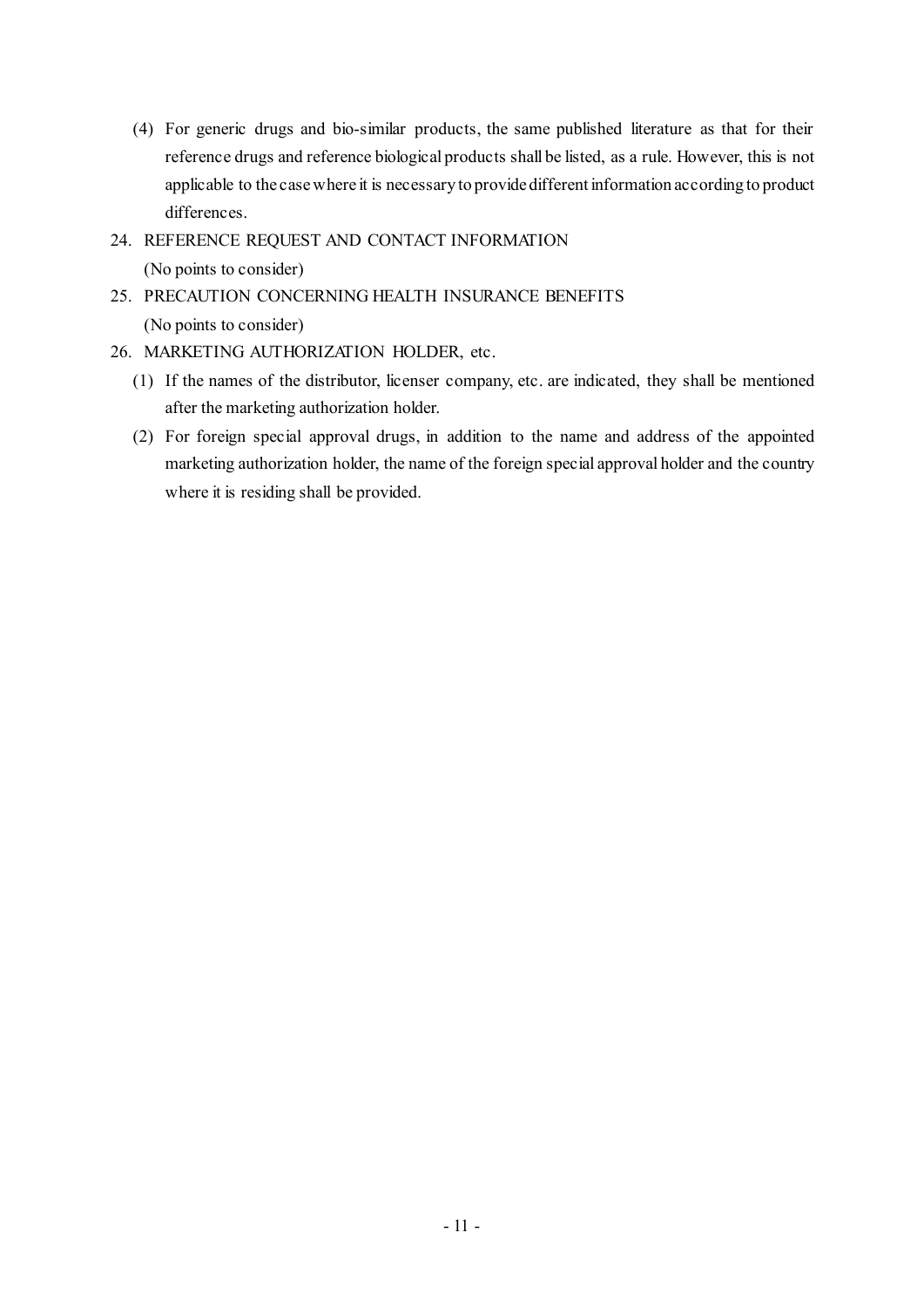\*Revised: Month 20XX (XXth version, XX) **Storage: Expiration date:** Therapeutic Category Non-proprietary Name, Standard Name, or Name

Regulatory Classification

Prescription-only drug<sup>Note)</sup>

# Specified in the Japanese Pharmacopoeia Brand Name

Name of Product

Note) Caution - Use only pursuant to the prescription of a physician, etc.

#### **1. WARNINGS**

**2. CO NTRAINDICATIO NS (This drug is contraindicated to the following patients.)** 

#### **3. CO MPO SITIO N AND PRO DUCT DESCRIPTIO N**

- **3.1 Composition**
	- <Table format>
- **3.2 Product Description**
- <Table format>
- **4. INDICATIO NS**

#### **5. PRECAUTIO NS CO NCERNING INDICATIO NS**

**6. DO SAGE AND ADMINISTRATIO N**

#### **7. PRECAUTIO NS CO NCERNING DO SAGE AND ADMINISTRATIO N**

**8. IMPO RTANT PRECAUTIO NS**

## **9. PRECAUTIO NS CO NCERNING PATIENTS WITH SPECIFIC BACKGRO UNDS**

**9.1 Patients with Complication or History of Diseases, etc.**

**9.2 Patients with Renal Impairment**

**9.3 Patients with Hepatic Impairment**

**9.4 Persons with Reproductive Potential**

**9.5 Pregnant Women**

**9.6 Breast-feeding Women**

**9.7 Pediatric Use**

**9.8 Geriatric Use**

## **10. INTERACTIO NS**

**10.1 Contraindications for Co-administration (Do not coadminister with the following.)** 

| Drugs | Signs, symptoms, and<br>measures | Mechanism and risk<br>factors |
|-------|----------------------------------|-------------------------------|
|       |                                  |                               |
|       |                                  |                               |

**10.2 Precautions for Co-administration (This drug should be administered with caution when co-administered with the following.)** 

| Drugs | Signs, symptoms, and<br>measures | Mechanism and risk<br>factors |  |
|-------|----------------------------------|-------------------------------|--|
|       |                                  |                               |  |
|       |                                  |                               |  |

#### **11. ADVERSE REACTIO NS**

**11.1 Clinically Significant Adverse Reactions 11.1.1 XX**

## **11.2 O ther Adverse Reactions**

| $> X\%$ | 0.1 to $\langle X\% \rangle \langle 0.1\% \rangle$ | Frequency<br>unknown |
|---------|----------------------------------------------------|----------------------|
|         |                                                    |                      |
|         |                                                    |                      |

## **12. INFLUENCE O N LABO RATO RY TESTS**

#### **13. O VERDO SAGE**

#### **14. PRECAUTIO NS CO NCERNING USE**

**15. O THER PRECAUTIO NS 15.1 Information Based on Clinical Use**

**15.2 Information Based on Nonclinical Studies**

**16. PHARMACO KINETICS 16.1 Blood Level**

## **16.2 Absorption**

### **16.3 Distribution**

### **16.4 Metabolism**

**Standard Commodity Classification Number of** 

|                                                     | $\bullet$ mg | $\blacktriangle$ mg |
|-----------------------------------------------------|--------------|---------------------|
| Approval Number                                     |              |                     |
| Initial Marketing in Month 20XX Month 20XX<br>Japan |              |                     |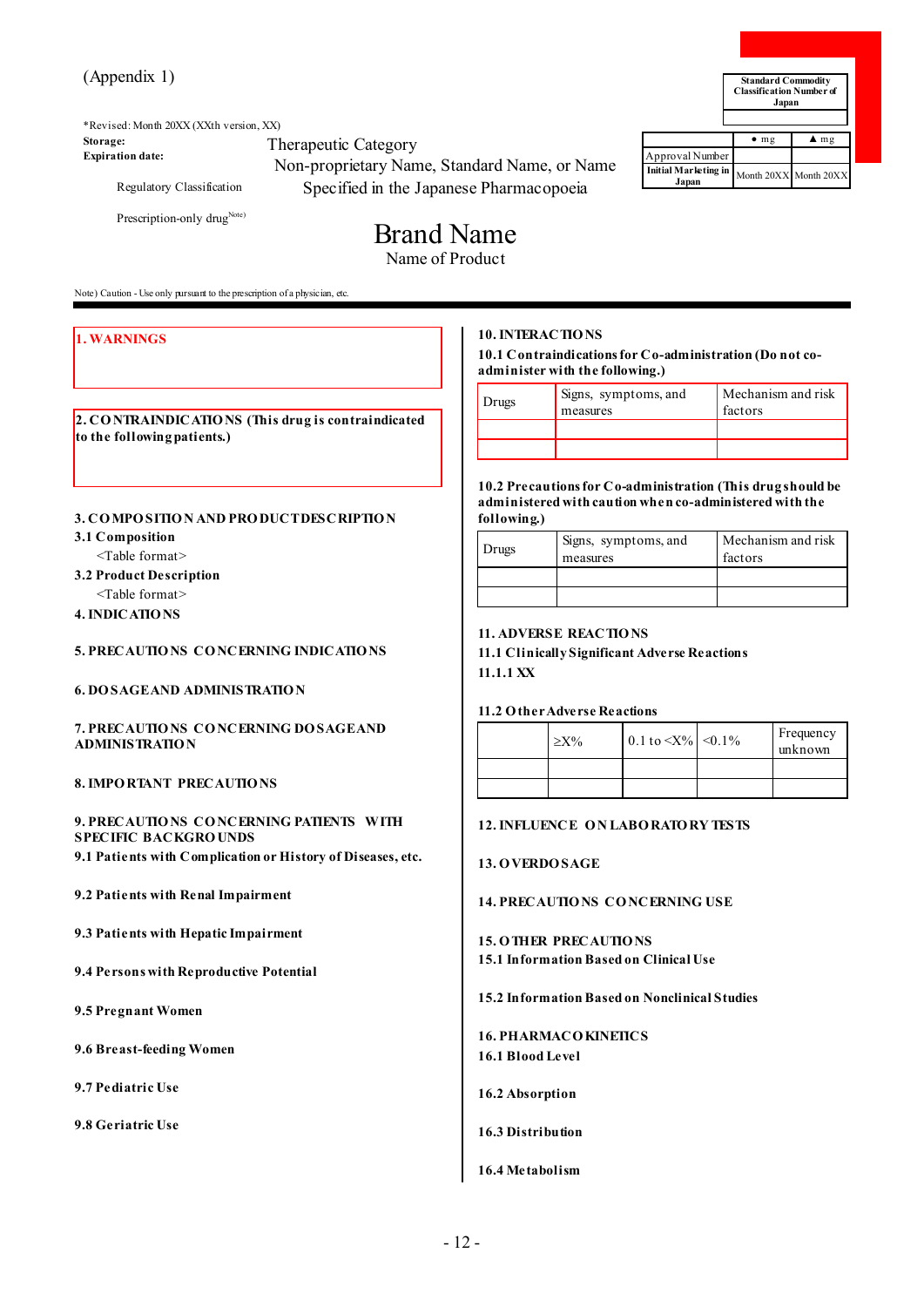**16.5 Excretion**

**16.6 Patients with Specific Backgrounds**

**16.7 Drug-Drug Interactions**

**16.8 Others**

**17. CLINICAL STUDIES 17.1 Clinical Studies for Efficacy and Safety**

**17.2 Post-marketing Surveillance, etc.**

**17.3 Others**

**18. PHARMACO LO GY 18.1 Mechanism of Action**

**18.2 XX Effect**

**19. PHYSICO CHEMICAL PRO PERTIES**

**20. PRECAUTIO NS FO R HANDLING**

**21. APPRO VALCO NDITIO NS**

**22. PACKAGING**

**23. REFERENCES**

**24. REFERENCE REQ UEST AND CO NTACT INFO RMATIO N**

**25. PRECAUTIO N CO NCERNING HEALTH INSURANCE BENEFITS**

**26. MARKETING AUTHO RIZATIO N HO LDER, etc.**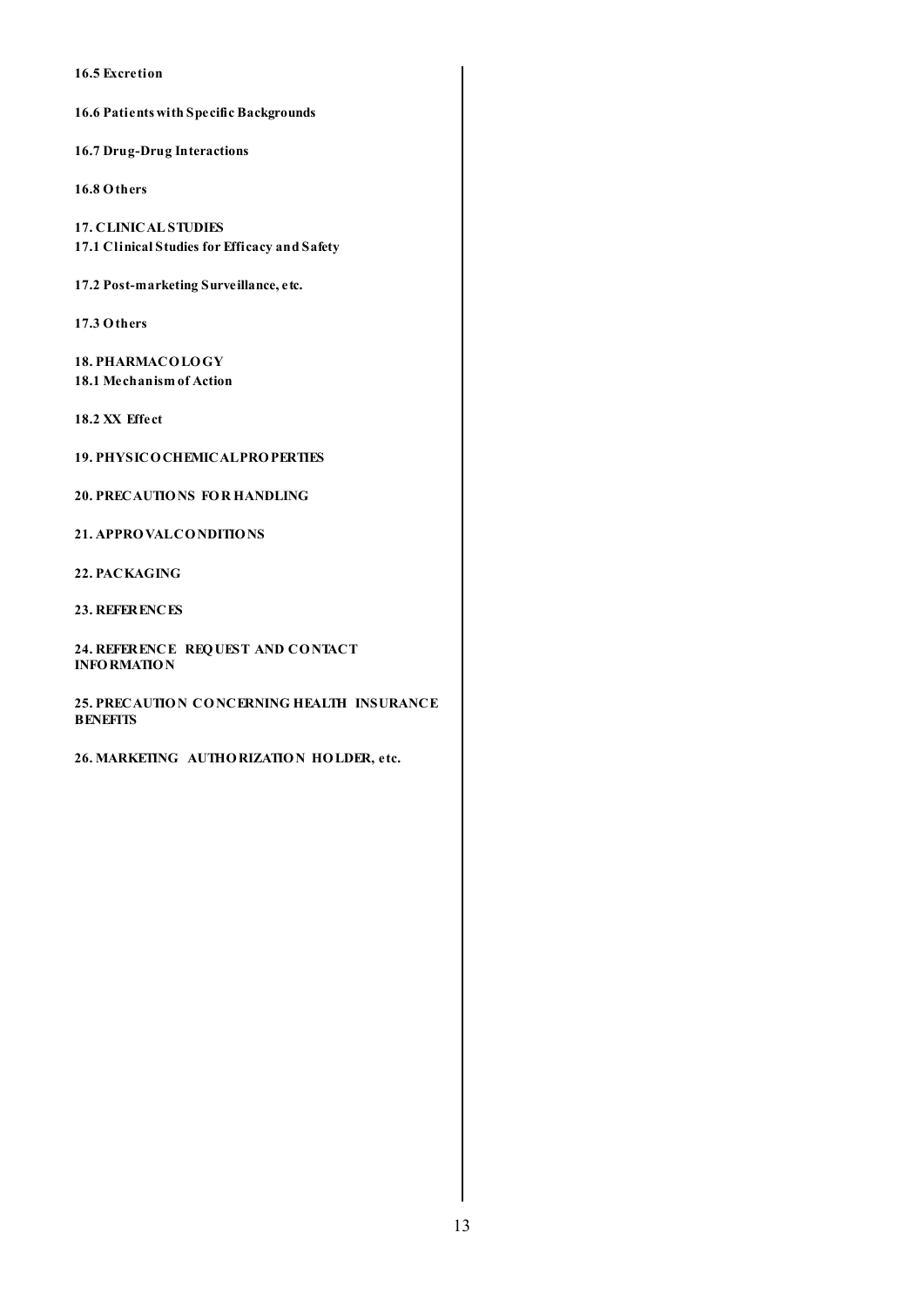| Drug type                                                                                            | drug excipients                                     |  |
|------------------------------------------------------------------------------------------------------|-----------------------------------------------------|--|
| Injections (including body fluids, artificial                                                        | 1. Calcium chloride                                 |  |
| perfusion agents and powders for injection)                                                          | 2. Potassium chloride                               |  |
|                                                                                                      | 3. Sodium chloride                                  |  |
|                                                                                                      | 4. Hydrochloric acid                                |  |
|                                                                                                      | 5. Citric acid                                      |  |
|                                                                                                      | 6. Sodium citrate                                   |  |
|                                                                                                      | 7. Succinic acid                                    |  |
|                                                                                                      | 8. Acetic acid (Note 1)                             |  |
|                                                                                                      | 9. Potassium acetate                                |  |
|                                                                                                      | 10. Sodium acetate                                  |  |
|                                                                                                      | 11. Tartaric acid                                   |  |
|                                                                                                      | 12. Potassium hydroxide                             |  |
|                                                                                                      | 13. Sodium hydroxide                                |  |
|                                                                                                      | 14. Water for injection                             |  |
|                                                                                                      | 15. Physiological saline                            |  |
|                                                                                                      | 16. Sodium carbonate                                |  |
|                                                                                                      | 17. Sodium bicarbonate                              |  |
|                                                                                                      | 18. Lactic acid                                     |  |
|                                                                                                      | 19. Sodium lactate                                  |  |
|                                                                                                      | 20. Maleic acid                                     |  |
|                                                                                                      | 21. Sulfuric acid                                   |  |
|                                                                                                      | 22. Phosphoric acid                                 |  |
|                                                                                                      | 23. Potassium phosphate                             |  |
|                                                                                                      | 24. Dibasic sodium phosphate                        |  |
|                                                                                                      | 25. Potassium hydrogenphosphate                     |  |
|                                                                                                      | 26. Dibasic calcium phosphate                       |  |
|                                                                                                      | 27. Potassium dihydrogenphosphate                   |  |
|                                                                                                      | 28. Dibasic sodium phosphate                        |  |
|                                                                                                      | 29. Disodium hydrogenphosphate                      |  |
| External agents used for mucous membrane                                                             | 1. Calcium chloride                                 |  |
| (ophthalmic instillations, ophthalmic ointments,                                                     | 2. Potassium chloride                               |  |
| eyewashes, nasal sprays, ear drops,                                                                  | 3. Sodium chloride                                  |  |
| suppositories [for the anus, vagina, or urethra],<br>intra-anal injections, inhalants, buccal agents | 4. Hydrochloric acid                                |  |
| [sublingual tablets], troches, oral cavity patches,                                                  | 5. Citric acid                                      |  |
| oral cavity applications, gargles, and mucosally<br>delivered dental drugs)                          | 6. Sodium citrate                                   |  |
|                                                                                                      | 7. Succinic acid                                    |  |
|                                                                                                      | 8. Acetic acid (Note 1)                             |  |
|                                                                                                      | 9. Potassium acetate                                |  |
|                                                                                                      | 10. Sodium acetate                                  |  |
|                                                                                                      | 11. Tartaric acid                                   |  |
|                                                                                                      | 12. Potassium hydroxide                             |  |
|                                                                                                      | 13. Sodium hydroxide<br>14. Purified water (Note 2) |  |
|                                                                                                      | 15. Physiological saline                            |  |
|                                                                                                      | 16. Sodium carbonate                                |  |
|                                                                                                      | 17. Sodium bicarbonate                              |  |
|                                                                                                      | 18. Lactic acid                                     |  |
|                                                                                                      | 19. Sodium lactate                                  |  |
|                                                                                                      | 20. Maleic acid                                     |  |
|                                                                                                      | 21. Sulfuric acid                                   |  |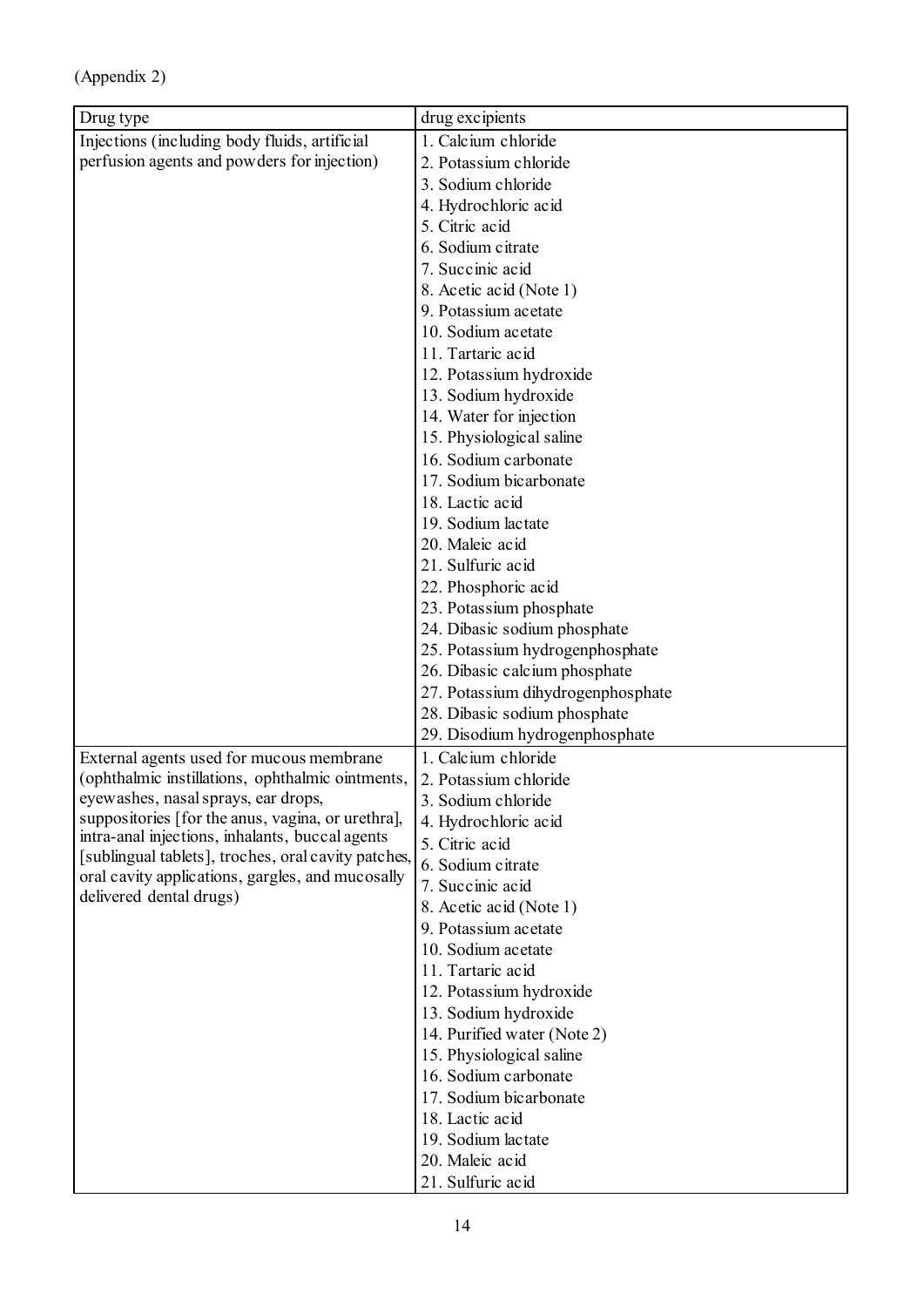| 22. Phosphoric acid               |
|-----------------------------------|
| 23. Potassium phosphate           |
| 24. Dibasic sodium phosphate      |
| 25. Potassium hydrogenphosphate   |
| 26. Dibasic calcium phosphate     |
| 27. Potassium dihydrogenphosphate |
| 28. Dibasic sodium phosphate      |
| 29. Disodium hydrogenphosphate    |

Note 1: Including glacial acetic acid and acetic acid anhydride

Note 2: Including water for injection and sterile purified water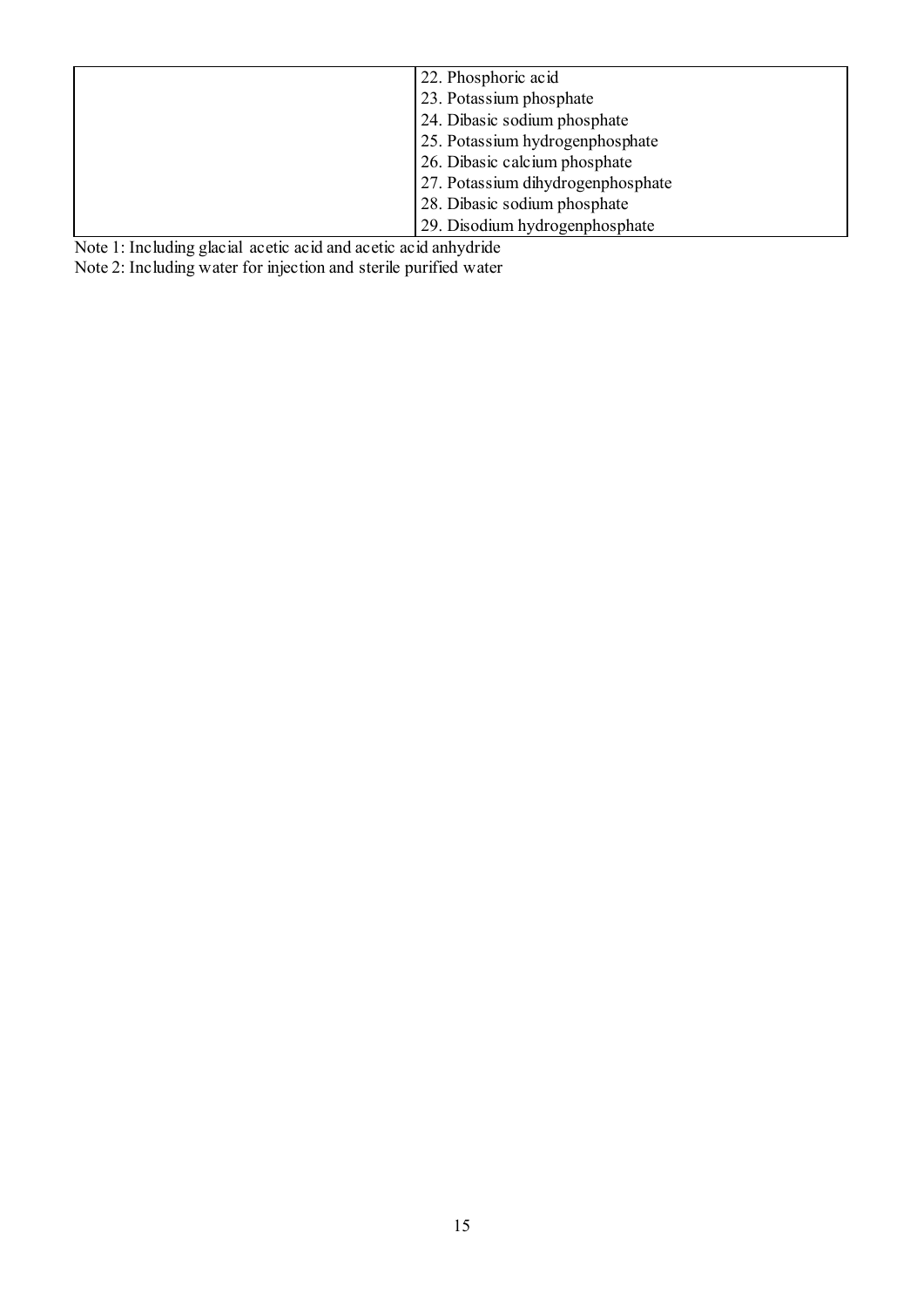# (Appended list)

| Japan Medical Association                                                             |
|---------------------------------------------------------------------------------------|
| Japan Dental Association                                                              |
| Japan Pharmaceutical Association                                                      |
| Japanese Society of Hospital Pharmacists                                              |
| Federation of the Pharmaceutical Manufacturers' Association of Japan                  |
| Japan Pharmaceutical Manufacturers Association                                        |
| Japan-Based Executive Committee, Pharmaceutical Research and Manufacturers of America |
| European Federation of Pharmaceutical Industries and Associations                     |
| Japan Generic Medicines Association                                                   |
| Japan Kampo Medicines Manufacturers Association                                       |
| Japan Medicinal Plant Federation                                                      |
| Japan CRO Association                                                                 |
| Office of Safety I of the Pharmaceuticals and Medical Devices Agency                  |
| Office of Safety II of the Pharmaceuticals and Medical Devices Agency                 |